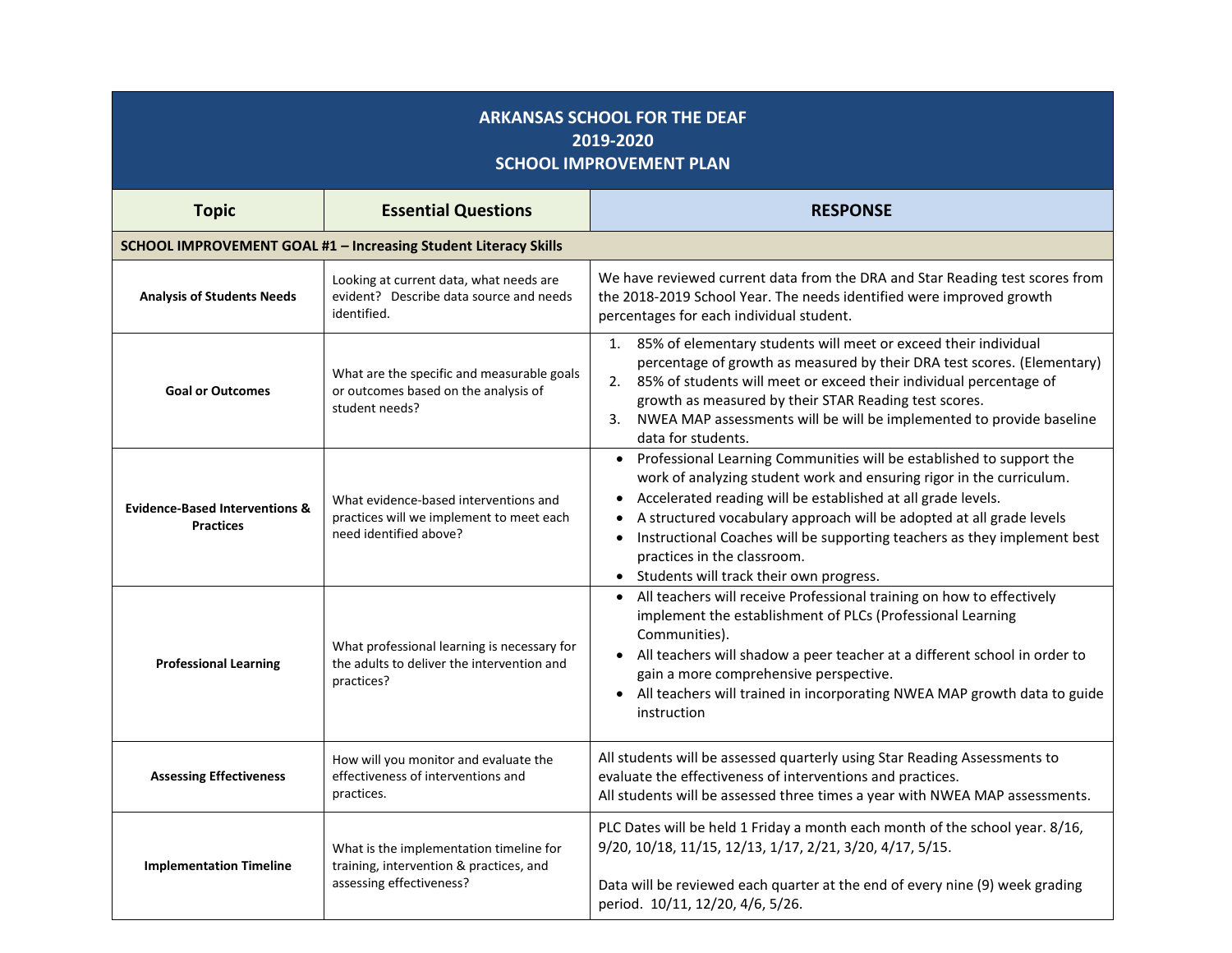| <b>SCHOOL IMPROVEMENT GOAL #2 - Increasing Student Math Skills</b> |                                                                                                                |                                                                                                                                                                                                                                                                                                                                                                                                                                                         |
|--------------------------------------------------------------------|----------------------------------------------------------------------------------------------------------------|---------------------------------------------------------------------------------------------------------------------------------------------------------------------------------------------------------------------------------------------------------------------------------------------------------------------------------------------------------------------------------------------------------------------------------------------------------|
| <b>Analysis of Students Needs</b>                                  | Looking at current data, what needs are<br>evident? Describe data source and needs<br>identified.              | We have reviewed current data from the Star Math test scores from the 2018-<br>2019 School Year. The needs identified were improved growth percentages for<br>each individual student.                                                                                                                                                                                                                                                                  |
| <b>Goal or Outcomes</b>                                            | What are the specific and measurable goals<br>or outcomes based on the analysis of<br>student needs?           | 1. 85% of students will meet or exceed their individual percentage of<br>growth as measured by their STAR Math test scores.<br>2. 85% of students will meet or exceed their individual percentage of<br>growth as measured by their Envision Math Assessments.<br>Students will increase their overall use of math computational and<br>3.<br>problem solving skills.                                                                                   |
| <b>Evidence-Based Interventions &amp;</b><br><b>Practices</b>      | What evidence-based interventions and<br>practices will we implement to meet each<br>need identified above?    | Professional Learning Communities will be established to support the<br>$\bullet$<br>work of analyzing student work and ensuring rigor in the curriculum.<br>Accelerated math will be established at all grade levels.<br>A structured approach will be adopted at all grade levels.<br>Instructional Coaches will be supporting teachers as they implement best<br>practices in the classroom.<br>Students will track their own progress.<br>$\bullet$ |
| <b>Professional Learning</b>                                       | What professional learning is necessary for<br>the adults to deliver the intervention and<br>practices?        | All teachers will receive Professional training on how to effectively<br>$\bullet$<br>implement the establishment of PLCs (Professional Learning<br>Communities).<br>ASD will provide support through instructional coaching.<br>$\bullet$                                                                                                                                                                                                              |
| <b>Assessing Effectiveness</b>                                     | How will you monitor and evaluate the<br>effectiveness of interventions and<br>practices.                      | All students will be assessed quarterly using Star Math Assessments to evaluate<br>the effectiveness of interventions and practices.                                                                                                                                                                                                                                                                                                                    |
| <b>Implementation Timeline</b>                                     | What is the implementation timeline for<br>training, intervention & practices, and<br>assessing effectiveness? | PLC Dates will be held 1 Friday a month each month of the school year. 8/16,<br>9/20, 10/18, 11/15, 12/13, 1/17, 2/21, 3/20, 4/17, 5/15.<br>Data will be reviewed each quarter at the end of every nine (9) week grading<br>period. 10/11, 12/20, 4/6, 5/26.                                                                                                                                                                                            |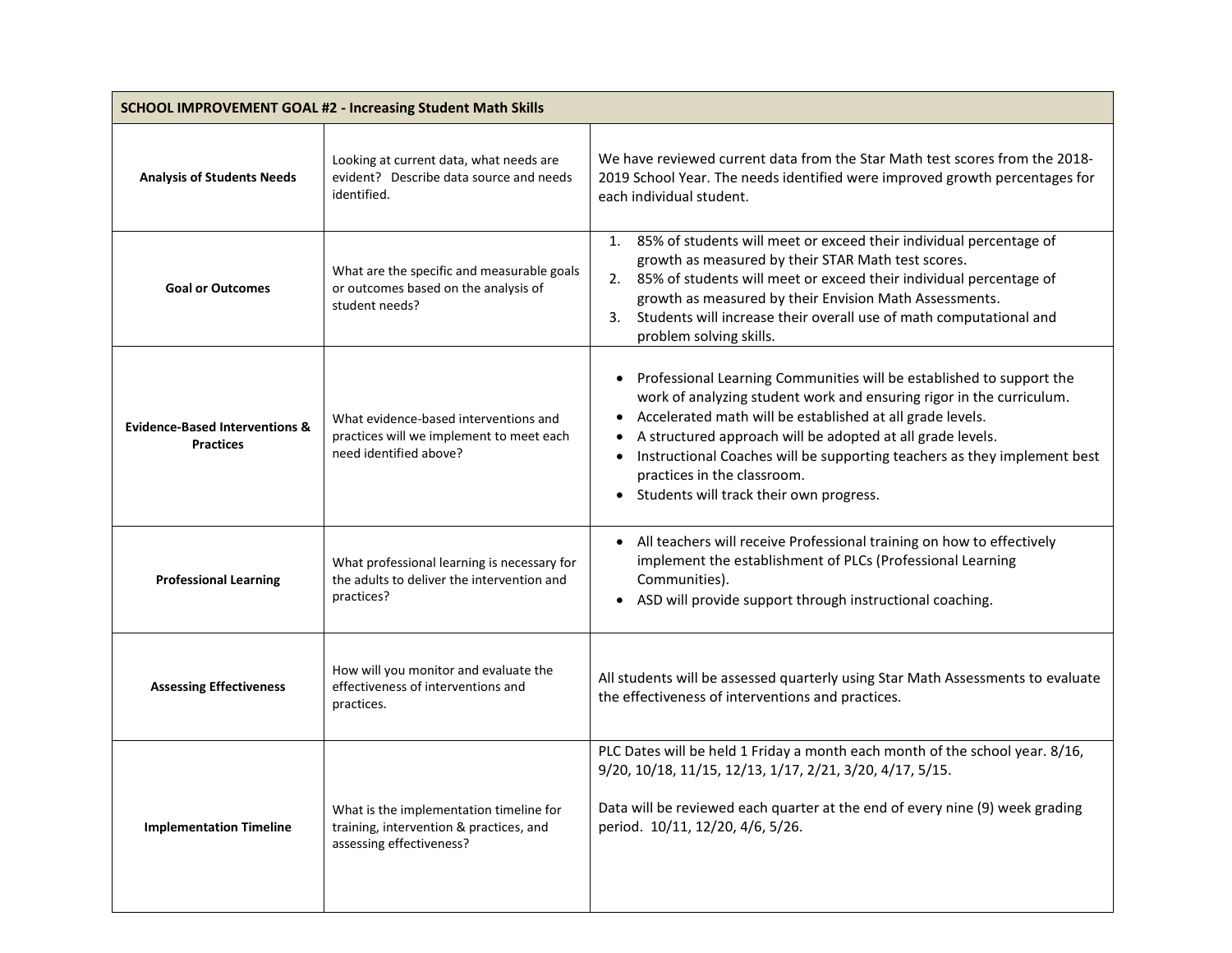| SCHOOL IMPROVEMENT GOAL #3 - Improved ASL (American Sign Language) Language Skills |                                                                                                                |                                                                                                                                                                                                                                                                                                                                                                                                             |
|------------------------------------------------------------------------------------|----------------------------------------------------------------------------------------------------------------|-------------------------------------------------------------------------------------------------------------------------------------------------------------------------------------------------------------------------------------------------------------------------------------------------------------------------------------------------------------------------------------------------------------|
| <b>Analysis of Students Needs</b>                                                  | Looking at current data, what needs are<br>evident? Describe data source and needs<br>identified.              | We have reviewed current data from the ASL Receptive Expressive Skills Test<br>scores from the 2018-2019 School Year. The needs identified were improved<br>growth percentages for each individual student.                                                                                                                                                                                                 |
| <b>Goal or Outcomes</b>                                                            | What are the specific and measurable goals<br>or outcomes based on the analysis of<br>student needs?           | 85% of students will meet or exceed their individual percentage of growth as<br>measured by their ASL Receptive Expressive Skills Test scores.                                                                                                                                                                                                                                                              |
| <b>Evidence-Based Interventions &amp;</b><br><b>Practices</b>                      | What evidence-based interventions and<br>practices will we implement to meet each<br>need identified above?    | Professional Learning Communities will be established to support the<br>work of analyzing student work and ensuring rigor in the curriculum.<br>Additional intervention will be given to students who are identified as<br>needing additional language supports.<br>Students will track their own progress.<br>$\bullet$                                                                                    |
| <b>Professional Learning</b>                                                       | What professional learning is necessary for<br>the adults to deliver the intervention and<br>practices?        | All teachers will receive Professional training on how to effectively<br>implement the establishment of PLCs (Professional Learning<br>Communities).<br>ASD will attend the Arkansas Deaf Education Conference September 20 <sup>th</sup><br>$\bullet$<br>to learn from deaf education professionals in discussing strategies to<br>improving the overall education of our Deaf & Hard of Hearing students. |
| <b>Assessing Effectiveness</b>                                                     | How will you monitor and evaluate the<br>effectiveness of interventions and<br>practices.                      | All students will be assessed minimally once per semester using ASL Receptive<br>Expressive Skills Test to evaluate the effectiveness of interventions and<br>practices.                                                                                                                                                                                                                                    |
| <b>Implementation Timeline</b>                                                     | What is the implementation timeline for<br>training, intervention & practices, and<br>assessing effectiveness? | PLC Dates will be held 1 Friday a month each month of the school year. 8/16,<br>9/20, 10/18, 11/15, 12/13, 1/17, 2/21, 3/20, 4/17, 5/15.<br>Deaf Education Conference September 20th.                                                                                                                                                                                                                       |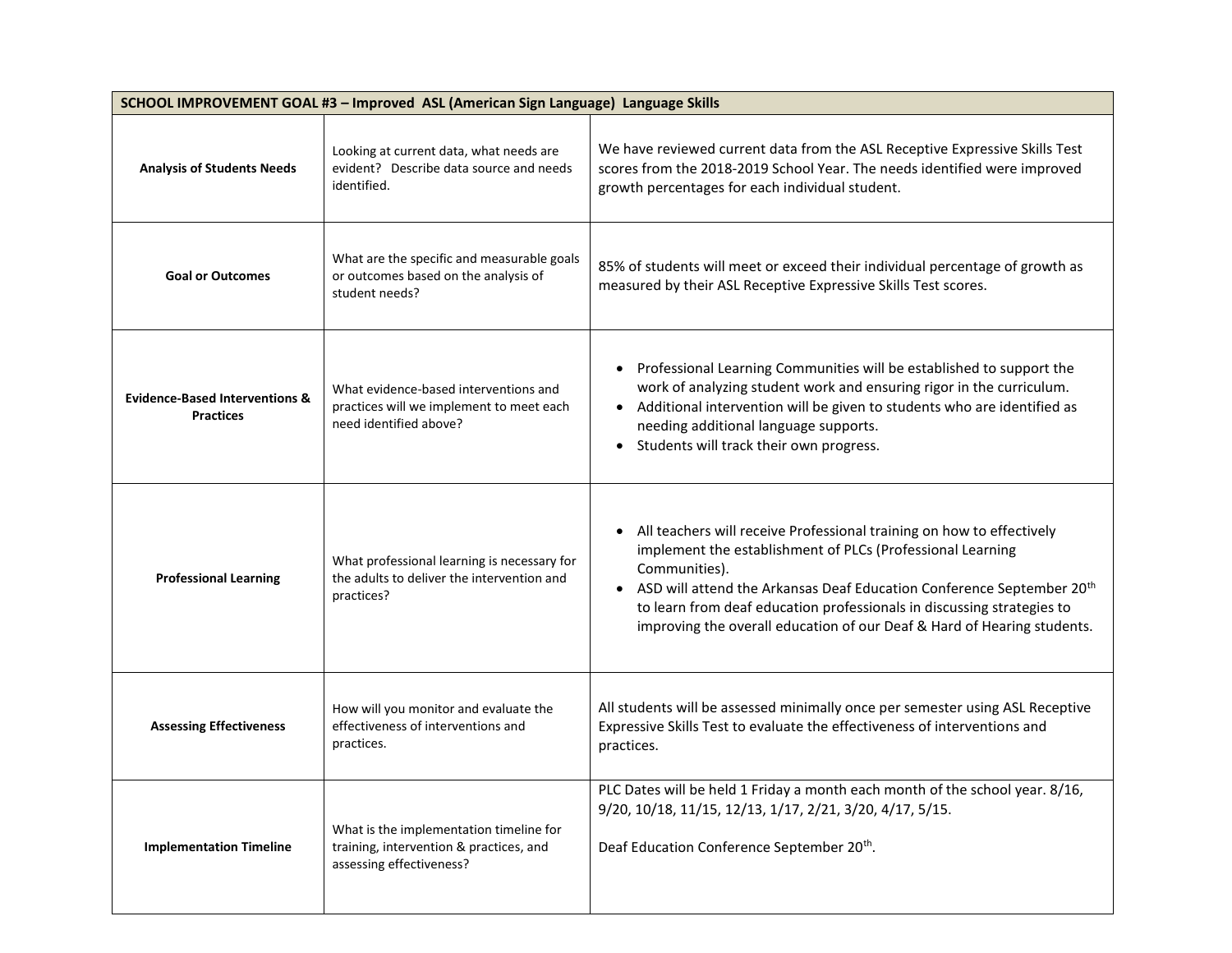|                                                               | SCHOOL IMPROVEMENT GOAL #4 Student School Climate                                                           |                                                                                                                                                                                                                                                                                                                                                                                                                                                                                                                                                                                                                                                                                                                                                                                                                                                                                                                                                         |  |
|---------------------------------------------------------------|-------------------------------------------------------------------------------------------------------------|---------------------------------------------------------------------------------------------------------------------------------------------------------------------------------------------------------------------------------------------------------------------------------------------------------------------------------------------------------------------------------------------------------------------------------------------------------------------------------------------------------------------------------------------------------------------------------------------------------------------------------------------------------------------------------------------------------------------------------------------------------------------------------------------------------------------------------------------------------------------------------------------------------------------------------------------------------|--|
| <b>Analysis of Students Needs</b>                             | Looking at current data, what needs are<br>evident? Describe data source and needs<br>identified.           | We have reviewed data sources including SWIS behavior data, teacher behavior<br>reports, student surveys, staff surveys, parent surveys, and anecdotal records<br>and reports from Dean of Students and Counseling staff. Structured teaching in<br>positive behavior outcomes through PBIS and growth mindset for students is<br>needed to building age appropriate capacity in empathy in students.                                                                                                                                                                                                                                                                                                                                                                                                                                                                                                                                                   |  |
| <b>Goal or Outcomes</b>                                       | What are the specific and measurable goals<br>or outcomes based on the analysis of<br>student needs?        | 1. 85 % of Students will report that ASD is a positive and welcoming<br>learning environment as reported on the annual student survey.<br>2. Between the beginning and end of the school year-during which time<br>the bullying prevention program is implemented-student self-reports<br>of school-based bullying incidents in the previous 30 days will be<br>reduced by 30%.<br>3. By end September 2019, 100% of teachers will be trained in growth<br>mindset strategies and use language in line with a growth mindset in<br>the classroom. Teachers will help facilitate students' development of<br>their own growth mindset, so that 80% of our students show 10%<br>improvement on growth mindset score and academics by the end of<br>semester 1 and an additional 10% improvement by the end of<br>semester two.<br>4. By May 2020, 30% increase in the parent population reporting that the<br>school climate is positive for their child. |  |
| <b>Evidence-Based Interventions &amp;</b><br><b>Practices</b> | What evidence-based interventions and<br>practices will we implement to meet each<br>need identified above? | • Professional Learning Communities will be established to support the<br>work of analyzing student work and ensuring engagement in the<br>classroom.<br>The implementation of PBIS will be strengthened throughout the school<br>year                                                                                                                                                                                                                                                                                                                                                                                                                                                                                                                                                                                                                                                                                                                  |  |
| <b>Professional Learning</b>                                  | What professional learning is necessary for<br>the adults to deliver the intervention and<br>practices?     | All teachers will receive Professional training on how to effectively<br>implement the establishment of PLCs (Professional Learning<br>Communities).<br>• All teachers will shadow a peer teacher at a different school in order to<br>gain a more comprehensive perspective<br>Staff Training on Neil Glickmann's student behavior materials designed<br>specifically for Deaf students will begin in the Fall 2019.                                                                                                                                                                                                                                                                                                                                                                                                                                                                                                                                   |  |
| <b>Assessing Effectiveness</b>                                | How will you monitor and evaluate the<br>effectiveness of interventions and<br>practices.                   | Students will be assessed once per semester by student satisfactory survey<br>and/or focus groups.                                                                                                                                                                                                                                                                                                                                                                                                                                                                                                                                                                                                                                                                                                                                                                                                                                                      |  |